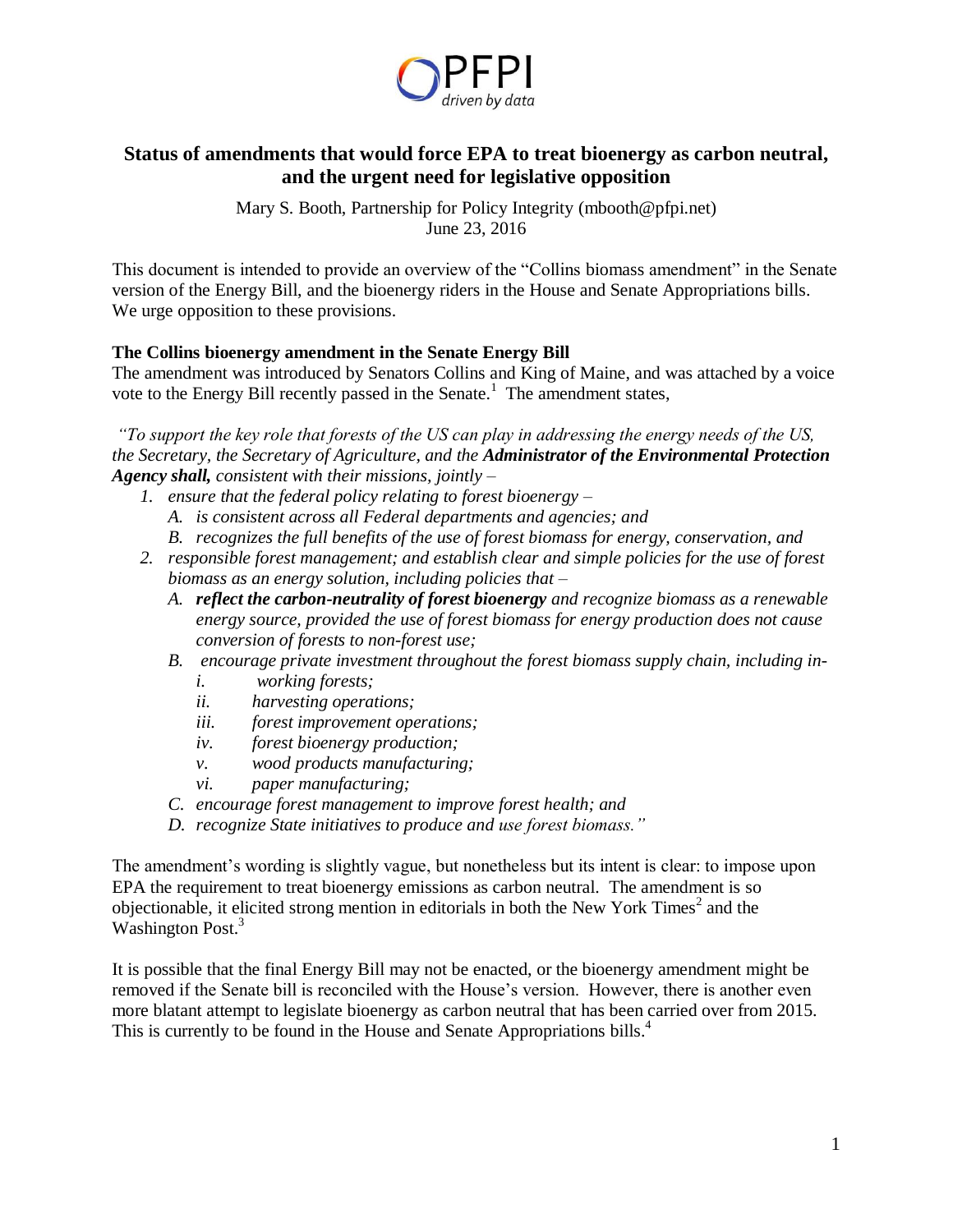### **House Appropriations Bill biomass language**

*"The Administrator of the Environmental Protection Agency shall base agency policies and actions regarding air emissions from forest biomass including, but not limited to, air emissions from facilities that combust forest biomass for energy, on the principle that forest biomass emissions do not increase overall carbon dioxide accumulations in the atmosphere when USDA Forest Inventory and Analysis data show that forest carbon stocks in the U.S. are stable or increasing on a national scale, or when forest biomass is derived from mill residuals, harvest residuals or forest management activities. Such policies and actions shall not pre-empt existing authorities of States to determine how to utilize biomass as a renewable energy source and shall not inhibit States' authority to apply the same policies to forest biomass as other renewable fuels in implementing Federal law."*

### **Senate Appropriations Bill biomass language**

### *CARBON EMISSIONS FROM FOREST BIOMASS*

*SEC. 414. (a) IN GENERAL.—For any policy, regulation, or action of the Administrator of the Environmental Protection Agency (referred to in this section as the "Administrator") specifically relating to carbon dioxide emissions due to the combustion of forest biomass from stationary sources, the Administrator shall provide that those emissions, including forest biomass carbon dioxide emissions from a facility that combusts forest biomass for energy, do not require regulation, control, or action if—*

*(1) the Secretary of Agriculture (referred to in this section as the "Secretary") determines, based on the most recent annual assessment of forest and timberland carbon stocks derived from the Forest Inventory and Analysis data of the Department of Agriculture, that timberland carbon stocks in the relevant region, as described in subsection (b), are stable or increasing as compared to the assessment of timberland carbon stocks for that region based on the relevant average timberland carbon stock assessment baseline described in subsection (c); or*

*(2) the forest biomass is derived from—*

*(A) mill product manufacturing residuals;*

*(B) harvest residues;*

*(C) biowaste (including used wood prod-*

*ucts); or*

*(D) forest management activities that are conducted—*

*(i) to increase yield; or*

*(ii) to maintain or enhance forest health.*

*(b) REGION IDENTIFICATION.—*

*(1) IN GENERAL.—For purposes of the annual assessment of forest and timberland carbon stocks described in subsection (a)(1), the Secretary shall identify the relevant regions as the following:*

*(A) NORTH REGION—The North Region shall be comprised of the States of Connecticut, Delaware, Illinois, Indiana, Iowa, Kansas, Maine, Maryland, Massachusetts, Michigan, Minnesota, Missouri, Nebraska, New Hampshire, New Jersey, New York, North Dakota, Ohio, Pennsylvania, Rhode Island, South Dakota, Vermont, West Virginia, and Wisconsin. (B) SOUTH REGION—The South Region shall be comprised of the States of Alabama, Arkansas, Florida, Georgia, Kentucky, Louisiana, Mississippi, North Carolina, Oklahoma, South Carolina, Tennessee, Texas, and Virginia.*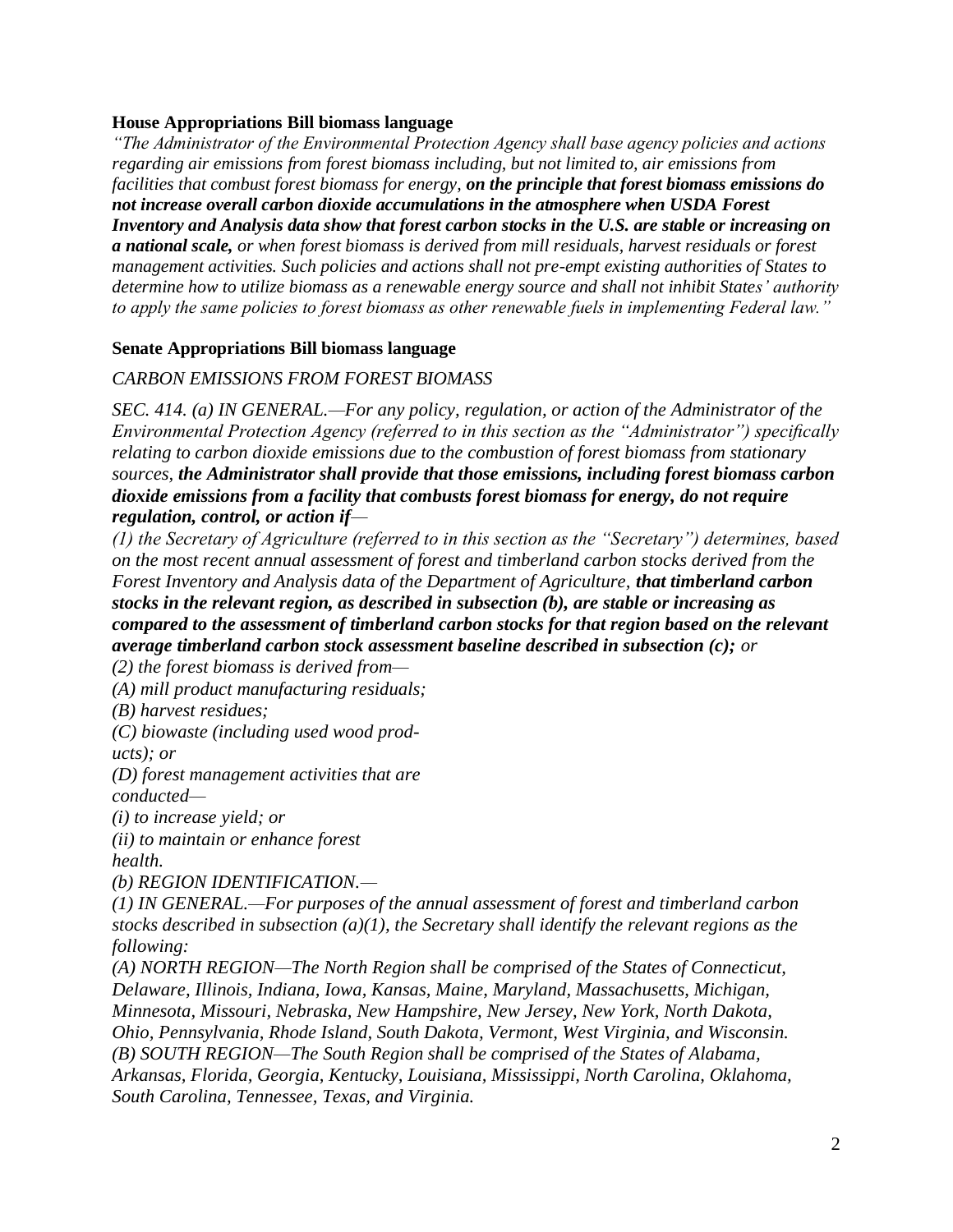*(C) INTERMOUNTAIN REGION—The Intermountain Region shall be comprised of the States of Arizona, Colorado, Nevada, New Mexico, Utah, and Wyoming.*

*(D) PACIFIC COAST AND NORTHWEST REGION.——The Pacific Coast and Northwest Region shall be comprised of California, Idaho, Montana, Oregon, and Washington. (2) INDIVIDUAL CONSIDERATION—For purposes of the annual assessment of forest and timberland carbon stocks described in subsection (a)(1), the Secretary shall consider individually any State not described in paragraph (1).*

*(e) AVERAGE CARBON STOCK ASSESSMENT BASELINE—*

*The Administrator, in consultation with the Secretary, shall calculate the average timberland carbon stock assessment baseline referred to in subsection (a)(1)—*

*(1) for the period beginning on the date of enactment of this Act and ending on December 31, 2029, based on the average timberland carbon stock assessment for the years 2006 through 2015;*

*(2) for the period beginning on January 1, 2030, and ending on December 31, 2039, based on the average timberland carbon stock assessment for the years 2016 through 2025; and (3) for the 10-year period beginning on January 1, 2040, and ending on December 31, 2049, and for each subsequent 10-year period, based on the average timberland carbon stock assessment for the 10-year period following the end of the previous 10-year baseline calculation. (d) ANNUAL DETERMINATION or APPLICABILITY.—*

*Not less frequently than annually, the Administrator shall review the most recent annual assessment of the Secretary referred to in subsection (a)(1) to determine the applicability of subsection (a).*

*(e) FOREST CARBON ASSESSMENTS. —Subject to appropriations, the Secretary shall update the measurement of forest carbon stocks with plot data not less frequently than once every 5 years.*

The language in the House and Senate Appropriations bills would codify into law a proposition that is completely false. It essentially says even though scientists and many members of the public understand that burning forests in the tropics is a major source of carbon pollution to the atmosphere, somehow when trees are burned right here at home, there is no effect on atmospheric carbon levels. Such language might be expected by climate change deniers and people who legislate that sea level rise is not happening, but incredibly, there are legislators who favor action on climate change who nonetheless support this language.

The House bill language was previously offered as an Appropriations Bill rider in 2015, and drew opposition from the White House, which specifically called out the biomass rider (along with other riders) in statement threatening a veto of the bill.<sup>5</sup> There was legislative opposition as well. Rep. Don Beyer, D-Va introduced an amendment that aimed to strike the biomass provision from the bill. Ultimately, the amendment was withdrawn.<sup>6</sup> Other lawmakers have gone on the record cautioning about bioenergy. Representative Beyer (D-Va) sent a letter to EPA requesting that the agency not include bioenergy as a compliance measure in the Clean Power Plan.<sup>7</sup> Representative Connolly (D-Va) submitted a similar letter,<sup>8</sup> as did Senators Markey and Warren.<sup>9</sup>

### **Tree-burning industry-written language, industry "science"**

It is clear that both bioenergy amendments were heavily influenced if not written by NAFO. Dave Tenny, president of NAFO, recently issued the following statement, titled "Biomass Recognized as Carbon-Neutral in Senate Energy Bill"<sup>10</sup>: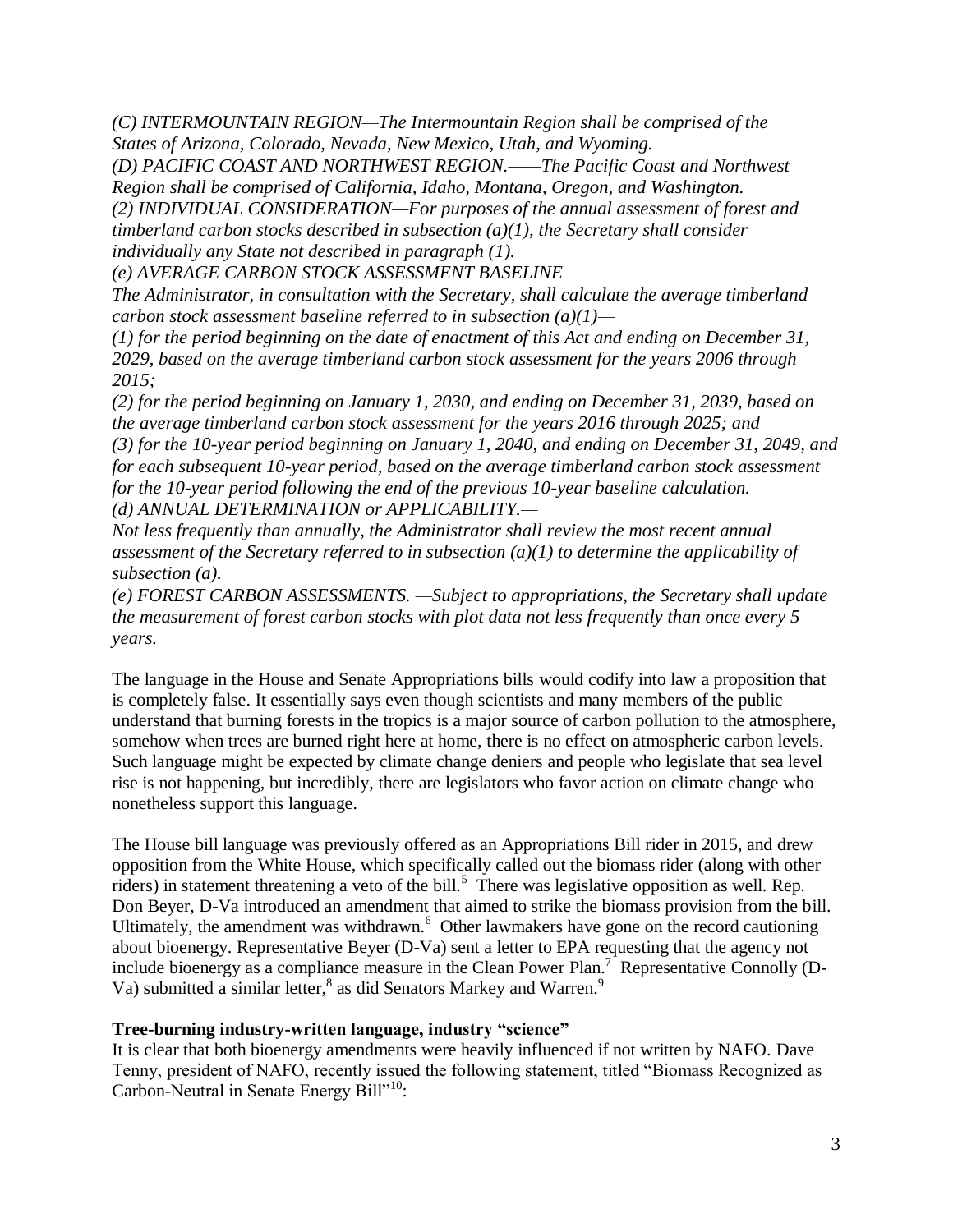*"The National Alliance of Forest Owners (NAFO) worked very closely with Senators Collins, King, and Klobuchar on the language of the amendment. At the request of Energy Committee minority members, the amendment includes a proviso that forest biomass energy will be considered renewable and carbon-neutral only if the energy production does not cause the conversion of forests to nonforest uses. We viewed this as an acceptable provision because of the very low risk that energy production from biomass will cause forest conversion…*

*… The Collins/King/Klobuchar amendment is a very positive step forward in our overall legislative strategy on carbon neutrality. Our next step is to use the momentum gained from this amendment to proceed with the placement of more detailed language (similar to last year's provisions) in the House and Senate Interior Appropriations Bills."*

We hope that Senators will be encouraged by White House veto threat last year to oppose the Appropriations bill language this year. However, it is problematic that the "Collins" amendment was written so easily into the Senate Energy bill. The Tenny statement shows that the biomass industry and their legislative allies will not be satisfied until they have legislated an absurdity – that cutting and burning more trees doesn't increase carbon pollution. We believe the earlier "Collins" amendment, which unfortunately did not draw a veto threat, was a way of "softening up" Senators and getting them accustomed to supporting legislation that forces EPA to treat bioenergy as carbon neutral. We believe the bioenergy industry and the National Alliance of Forest Owners (NAFO) are counting on ignorance about bioenergy on the part of legislators to effectively trick them into supporting the stronger Appropriations bill provision, which is based on bogus industry "science." Senators should remember that the tobacco industry had their own "science," too.

To the extent that well-intentioned minority members of the Energy Committee tried to reduce the impact of the Collins amendment, unfortunately, the "*proviso that forest biomass energy will be considered renewable and carbon-neutral only if the energy production does not cause the conversion of forests to non-forest uses"* is not effective because it does nothing to lessen the carbon pollution impacts of bioenergy over timeframes of years to decades. Clearcutting a forest and burning the wood in a powerplant emits a massive amount of carbon pollution. Ensuring forests cut for fuel are not then turned into housing lots is a laudable goal, but since the decision to develop land would likely precede forest harvesting and use of wood for bioenergy, the provision confuses cause and effect.

### **The basic facts are not in dispute: Burning trees for electricity jeopardizes our ability to fight climate change**

FACT: Wood burning power plants emit more carbon pollution than coal plants per unit energy Utility-scale biomass plants are demonstrably a highly inefficient and polluting way to generate electricity. Typical  $CO_2$  emissions at a utility-scale biomass plant are 150% those of a coal-fired plant, and as much as 400% those of natural gas facility. Theoretically, forests can regrow and capture  $CO<sub>2</sub>$  to offset these emissions – but forest modeling shows that such regrowth takes decades, and is not adequate to recapture the full lifecycle emissions of biomass electricity production, which are significant.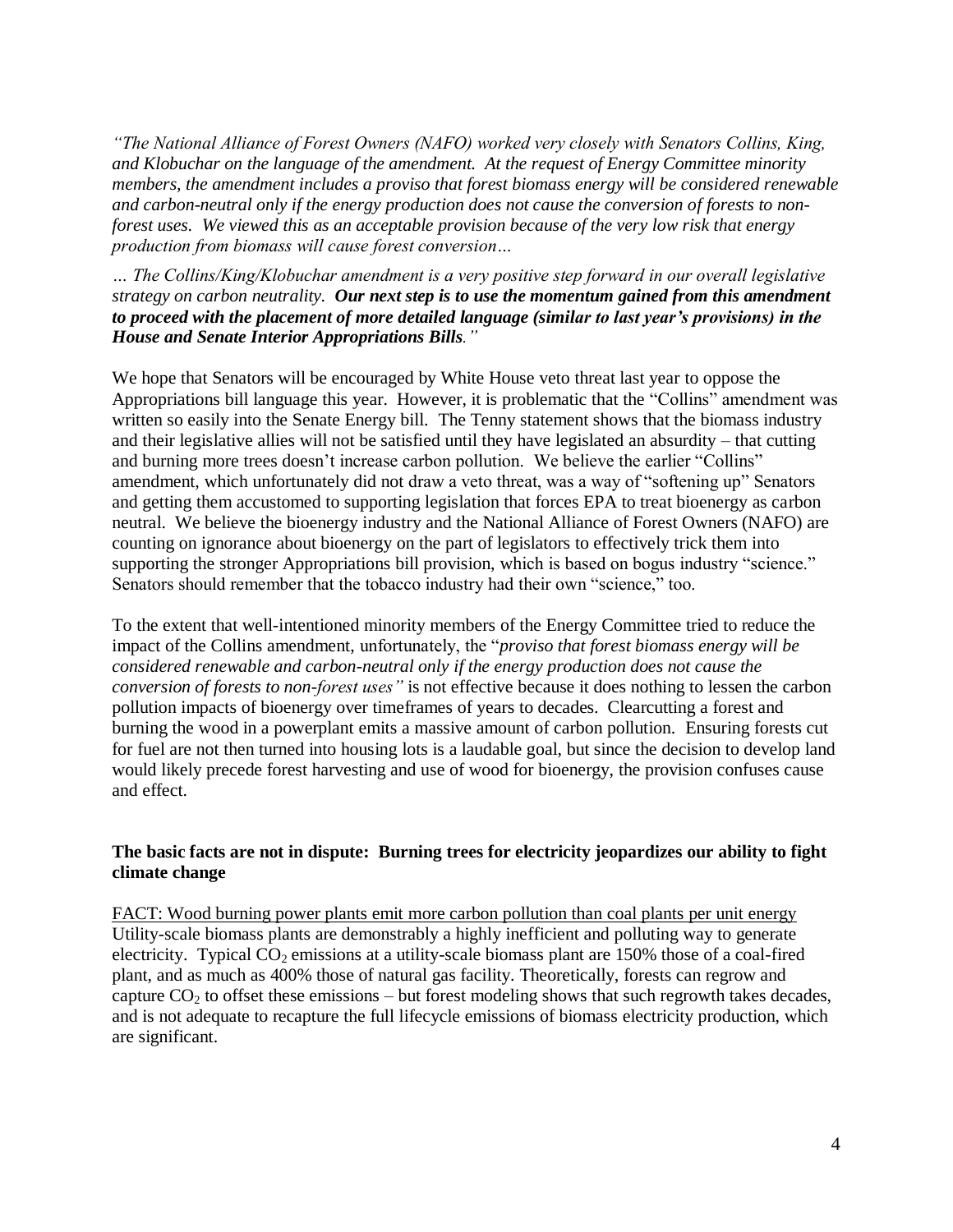



Figure 1. See end of document for references.

Not only does burning wood emit more carbon pollution per unit energy than burning coal or gas, but also, cutting and burning the trees that were growing and taking carbon out of the atmosphere dramatically increases the emissions impact – because cutting trees decreases the carbon "sink" capacity of the forest for long periods. From the point of view of the atmosphere, reducing a sink has the same effect as increasing a source: the net result is that more carbon remains in the atmosphere. A forest provides the "ecological infrastructure" to take carbon out of the atmosphere. Yes, trees can grow back – but it takes decades for small seedlings to grow and replace the massive carbon-sponge capacity of mature trees that are cut for biomass fuel. Reducing forest carbon uptake and simultaneously increasing smokestack carbon pollution can only result on one thing – an increase in atmospheric  $CO<sub>2</sub>$  concentration.

FACT: Climate modeling shows to prevent dangerous temperature rise, we need negative emissions Climate modeling shows that to stay below 2 degrees C rise in temperature, it's not enough to just reduce carbon pollution – we actually need to take carbon that has *already* been emitted out of the atmosphere, thus achieving "negative" emissions. In the chart below (Figure 2), the blue line shows the average trajectory required for scenarios to prevent dangerous temperature rise. Note that emissions flatten immediately from the present time, and show a steep decline starting in 2020 – four years from now.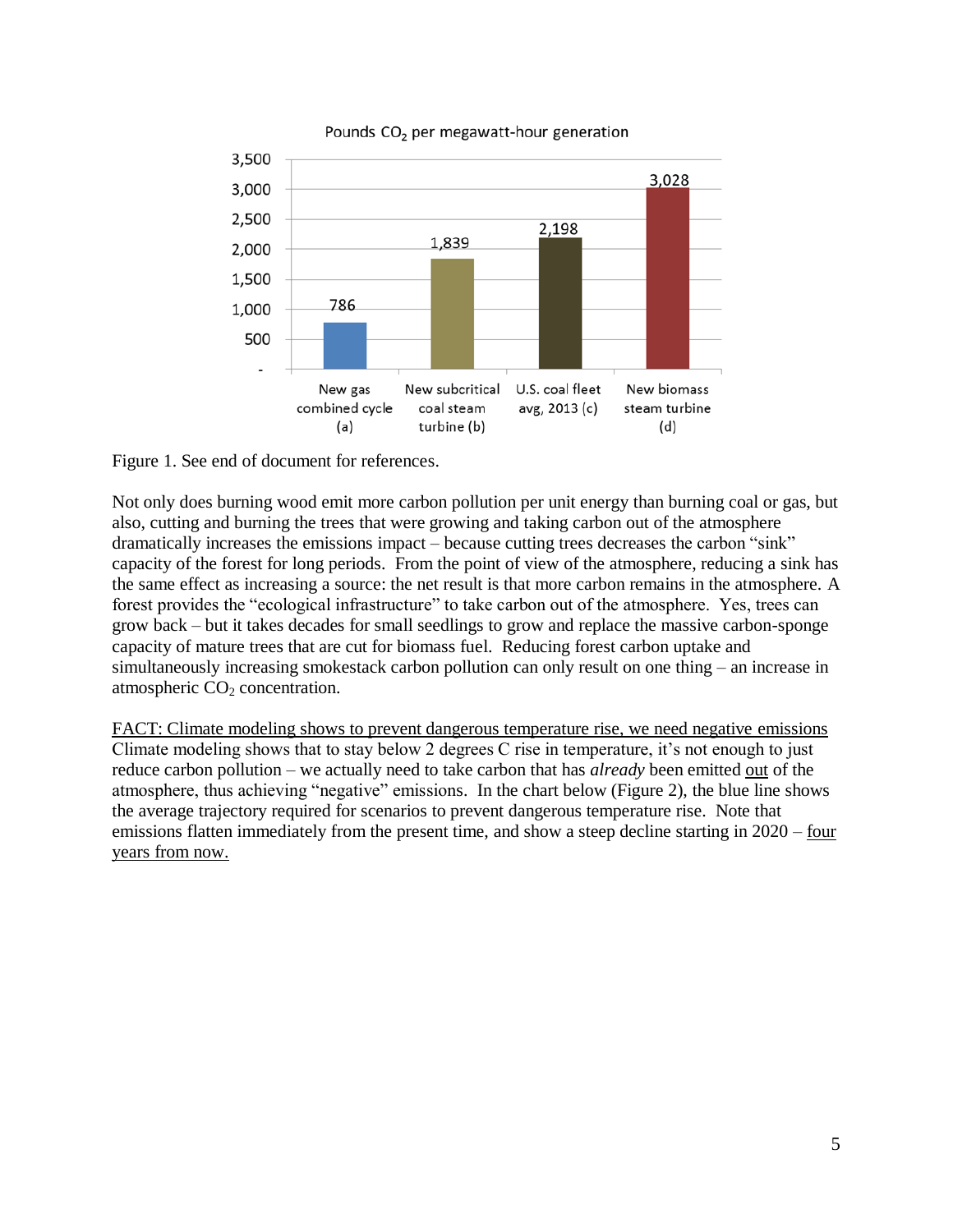

Figure 2.

We are not going to reduce our emissions by increasing them, but increased emissions is exactly what we get when we replace fossil fuels with biomass. New forest growth each year currently takes around 11 percent of our carbon emissions out of the atmosphere, tying that  $CO<sub>2</sub>$  up into new growth. We need forest growth and carbon uptake to meet our commitments under the Paris climate agreement. The idea that current forest growth rates create "headspace" for biomass fuel harvesting, and that bioenergy is carbon neutral as long as the amount of biomass harvested remains below annual growth, is nonsensical: burning trees puts more carbon dioxide in the atmosphere than burning coal while decreasing the number of trees available to sequester that carbon dioxide from the atmosphere. The carbon emissions will thus be higher for decades than if we had left the trees standing and let them continue sequestering the carbon emitted by burning fossil fuels.<sup>11</sup>

Dear reader, please note: This isn't an argument for continuing to burn fossil fuels, but instead an argument for recognizing that biomass energy is not the same as wind and solar – the technologies with which it competes for renewable energy dollars.

### **The biomass industry's "clean power plan" – clearcutting forests and increasing carbon pollution**

It is essential that these biomass provisions do not become law. The stakes are high: nothing less than the ability of the Clean Power Plan to actually reduce emissions, rather than just reducing them on paper. The experience in the EU shows us that treating bioenergy as carbon neutral, and putting a price on carbon, leads to a massive ramp-up in bioenergy, with the majority of the fuel provided by pellets made from North American forests.<sup>12</sup> With enactment of a widespread EU-style carbon trading system in the Clean Power Plan, we could see a similar increase in wood-burning in the United States. The biomass industry is eager to develop a market worth hundreds of millions of dollars each year for replacing coal with wood in the US as they are in Europe.<sup>13</sup> For instance last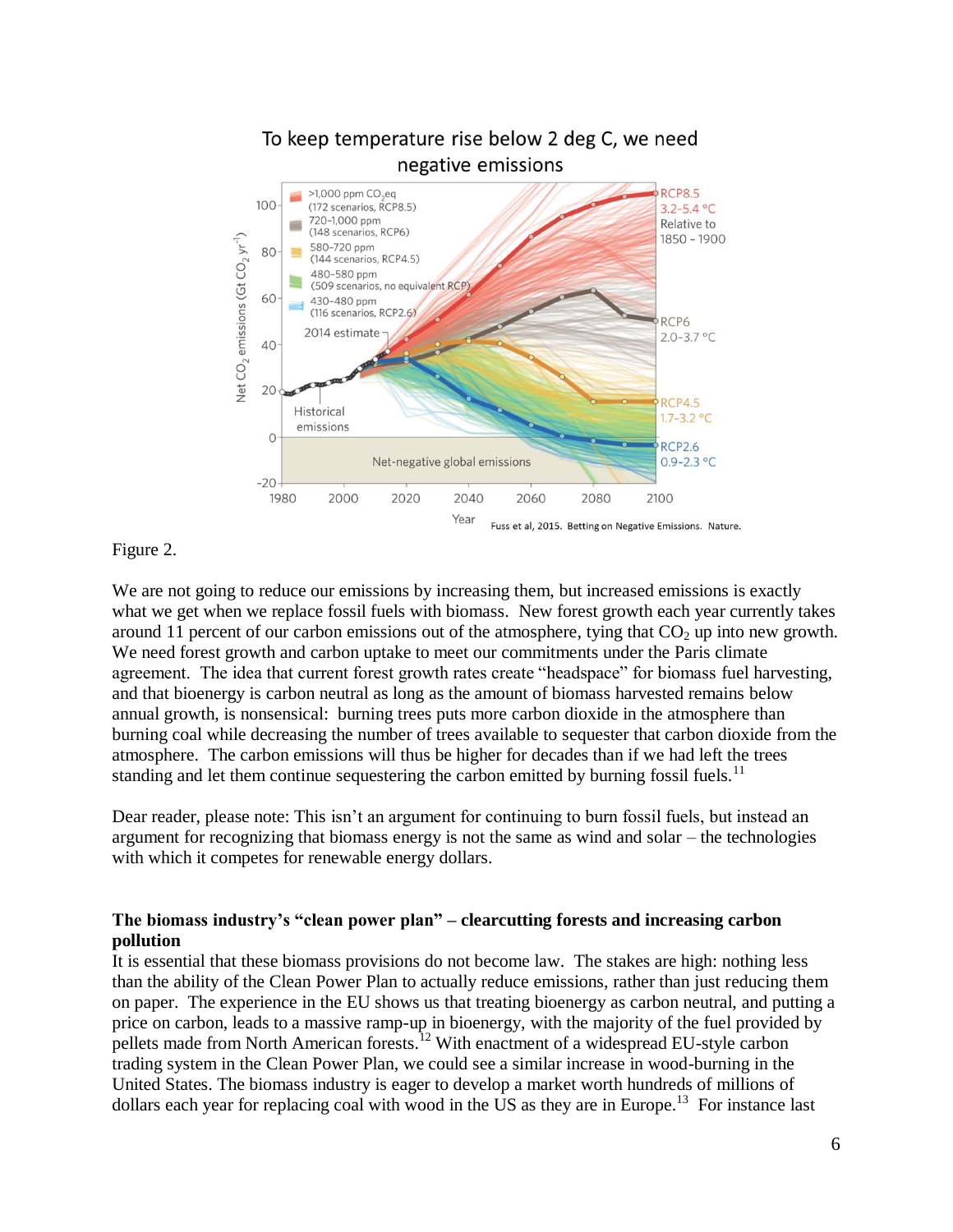year, the pellet industry's annual conference flyer advertised wood pellets as the "easy solution" for keeping "aging coal plant assets" operating under the Clean Power Plan (Figure 3):



Figure 3.

#### **Replacing coal with biomass would require clearcutting millions of acres of forest and would emit billions of tons of carbon pollution**

Assuming average tree cover,<sup>14</sup> replacing just 10 percent of the coal burned in the US from 2005 to 2014 with wood pellets would have required just over 3 billion tons of wood. This amount of wood is the equivalent of clearcutting 39 million acres of forests, an area somewhat larger than the state of Georgia. Burning this amount of wood would emit about 3.6 billion tons of  $CO_2$ ; fossil fuel emissions from wood pellet manufacturing would represent hundreds of millions of tons of additional CO<sup>2</sup> emissions. Total carbon pollution from replacing 10 percent coal with wood pellets would exceed the amount of  $CO_2$  emitted over two years of operation by all coal-fired power plants in the US (as of 2013).<sup>15</sup>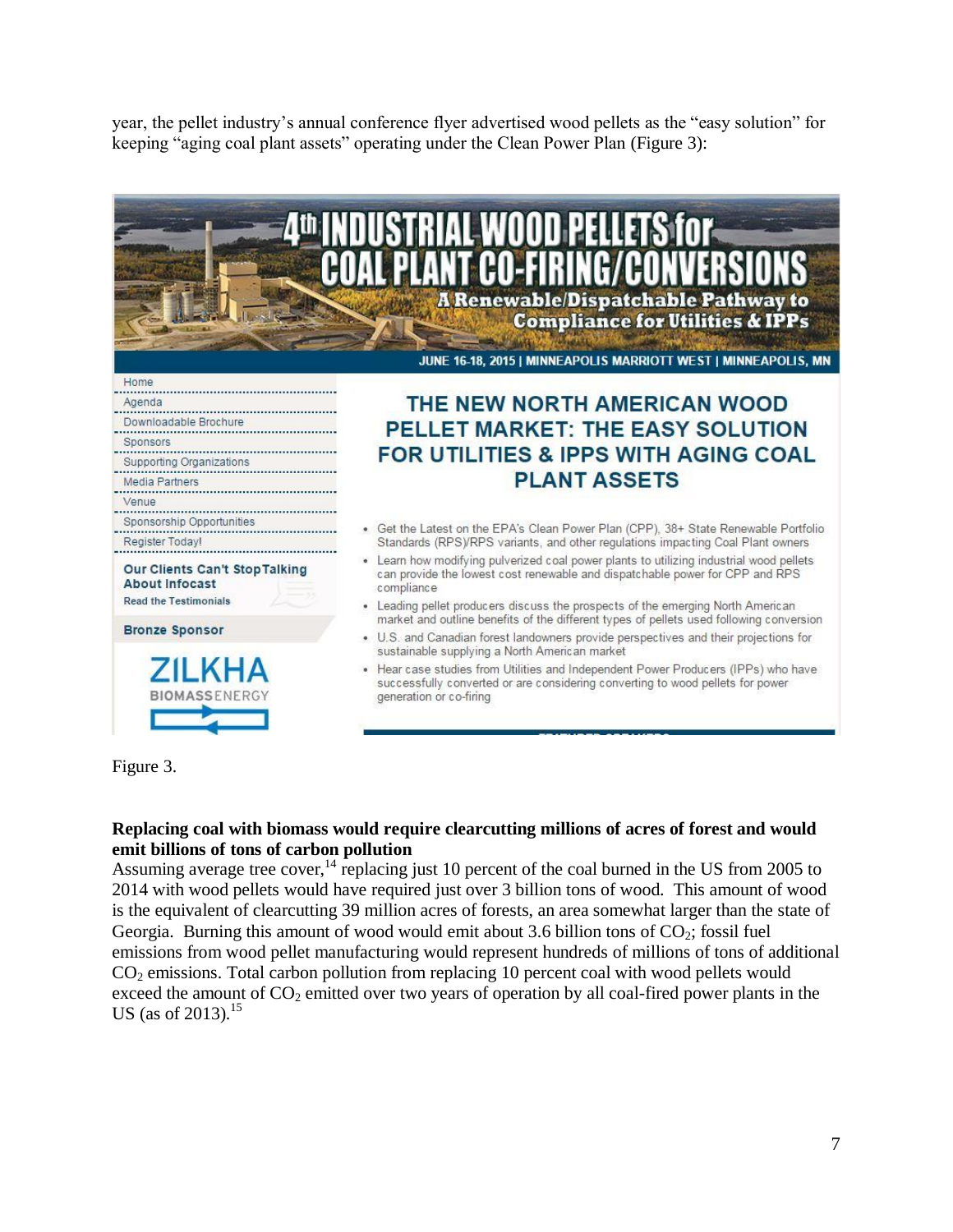#### **Legislators should not underestimate the threat that expanding forest bioenergy poses**

Legislative language declaring bioenergy to be carbon neutral defies science and the physical, demonstrable fact that burning biomass to generate electricity emits more  $CO<sub>2</sub>$  per megawatt-hour than burning coal or gas. These provisions jeopardize forests, which is not an exaggeration, given the widespread clearcutting for pellet manufacture that is already occurring in the Southeast.<sup>16</sup> They undermine the integrity and authority of EPA and send a terrible signal internationally, just as we are trying to persuade other countries to protect their forests. The provisions also seriously jeopardize the efficacy of the Clean Power Plan, which already only calls for relatively weak reductions in  $CO<sub>2</sub>$ emissions. No true climate progressive wants the environmental legacy of the Obama administration and its legislative allies to be that this was the Congress that greenlighted burning trees to generate electricity on the basis of phony industry "science" that denies carbon pollution. It is urgent that legislators voice strong opposition to these amendments, which should be rendered easier given the White House veto threat issued last year.

# **References for Figure 1**

**a, b, c** : from EIA at http://www.eia.gov/environment/emissions/co2\_vol\_mass.cfm. Value for coal is for "all types." Different types of coal emit slightly more or less.

**d**: Assumes HHV of 8,600 MMBtu/lb for bone dry wood (Biomass Energy Data Book v. 4; Oak Ridge National Laboratory, 2011. (http://cta.ornl.gov/bedb.) and that wood is 50% carbon.

## **Efficiency**

 $\overline{a}$ 

**a**: DOE National Energy Technology Laboratory: Natural Gas Combined Cycle Plant F-Class

(http://www.netl.doe.gov/KMD/cds/disk50/NGCC%20Plant%20Case\_FClass\_051607.pdf) **b**: International Energy Agency. Power Generation from Coal: Measuring and Reporting Efficiency Performance and  $CO<sub>2</sub>$  Emissions.

https://www.iea.org/ciab/papers/power\_generation\_from\_coal.pdf

**c**. EIA data show the averaged efficiency for the U.S. coal fleet in 2013 was 32.6% [\(http://www.eia.gov/electricity/annual/html/epa\\_08\\_01.html\)](http://www.eia.gov/electricity/annual/html/epa_08_01.html)

**d**: ORNL's Biomass Energy Data Book (http://cta.ornl.gov/bedb; page 83) states that actual efficiencies for biomass steam turbines are "in the low 20's"; PFPI's review of a number of air permits for recently proposed biopower plants reveals a common assumption of 24% efficiency.

 $1$  Co-sponsors included Sens. Klobuchar and Franken, and three climate-change deniers, Mike Crapo (R-ID), James Risch (R-ID), and Steve Daines (R-MT).

<sup>2</sup> http://www.nytimes.com/2016/04/21/opinion/mixed-signals-onenergy.html?action=click&pgtype=Homepage&clickSource=story-heading&module=opinion-c-col $left-$ region&region=opinion-c-col-left-region&WT.nav=opinion-c-col-left-region&\_r=0

<sup>3</sup> https://www.washingtonpost.com/opinions/burning-wood-is-not-the-future-of-

energy/2016/04/28/9cd9376c-08b9-11e6-bdcb-0133da18418d\_story.html

<sup>4</sup> Page 83 at http://appropriations.house.gov/uploadedfiles/bills-114hr-sc-ap-fy2017-interiorsubcommitteedraft.pdf

<sup>5</sup> https://www.whitehouse.gov/sites/default/files/omb/legislative/sap/114/saphr2822r\_20150623.pdf

<sup>6</sup> http://biomassmagazine.com/articles/12118/omb-weighs-in-on-biomass-language-included-inappropriations-bill